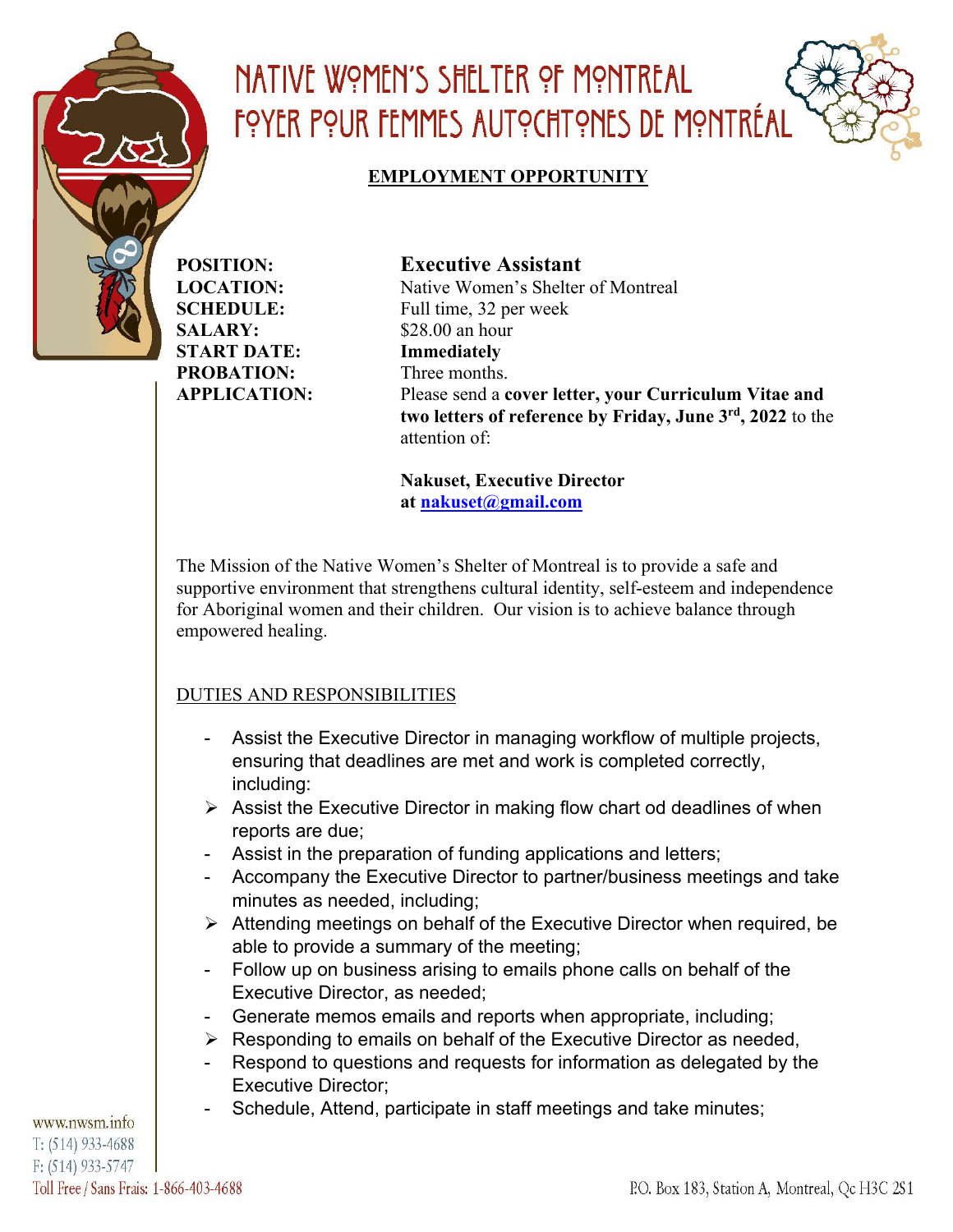

## NATIVE WOMEN'S SHELTER OF MONTREAL FOYER POUR FEMMES AUTOCHTONES DE MONTRÉAL

Schedule Admin. trainings;

- Assist the Executive Director in the strategic planning process;
- Attend/assist in preparation for Board meetings and Annual General meeting (AGM)
- $\triangleright$  Send out doodles and follow up emails for Board meetings;
- $\triangleright$  Prepare for Board meeting (invite all partners to Board meetings);
- $\triangleright$  Prepare resolutions for Board meetings;
- Ø Prepare/deliver all documents for PSOC after our AGM;
- Book travel and prepare per diem form for the Executive Director as needed;
- Organize and update current filing systems, including;
- Update filing systems with notification labels on the drawers to know what is in them;
- Prepare and distribute job postings as needed;
- Respond to staff requests of information;
- Other related duties as requested by the Executive Director, including:
- Effective and proper communication with the Executive Director at all times;
- Communicate with the Executive Director on weekends and evenings in case of crisis/emergency situations as needed via text, phone or email etc.…

### Qualifications

### **Qualifications and Requirements:**

- Bachelor's degree required
- Proficiency in MS Office with expertise in Microsoft Word, PowerPoint and Excel
- Ability to analyze and revise operating practices to improve efficiency
- Detail oriented and comfortable working in a fast-paced office environment
- Exceptional communication skills
- Superior organization skills and dedication to completing projects in a timely manner
- Bilingual.
- Knowledge of Indigenous history, generational trauma and systemic discrimination
- Must demonstrate team work
- Commitment, flexibility and good problem-solving skills.

www.nwsm.info T: (514) 933-4688  $F: (514)$  933-5747 Toll Free / Sans Frais: 1-866-403-4688